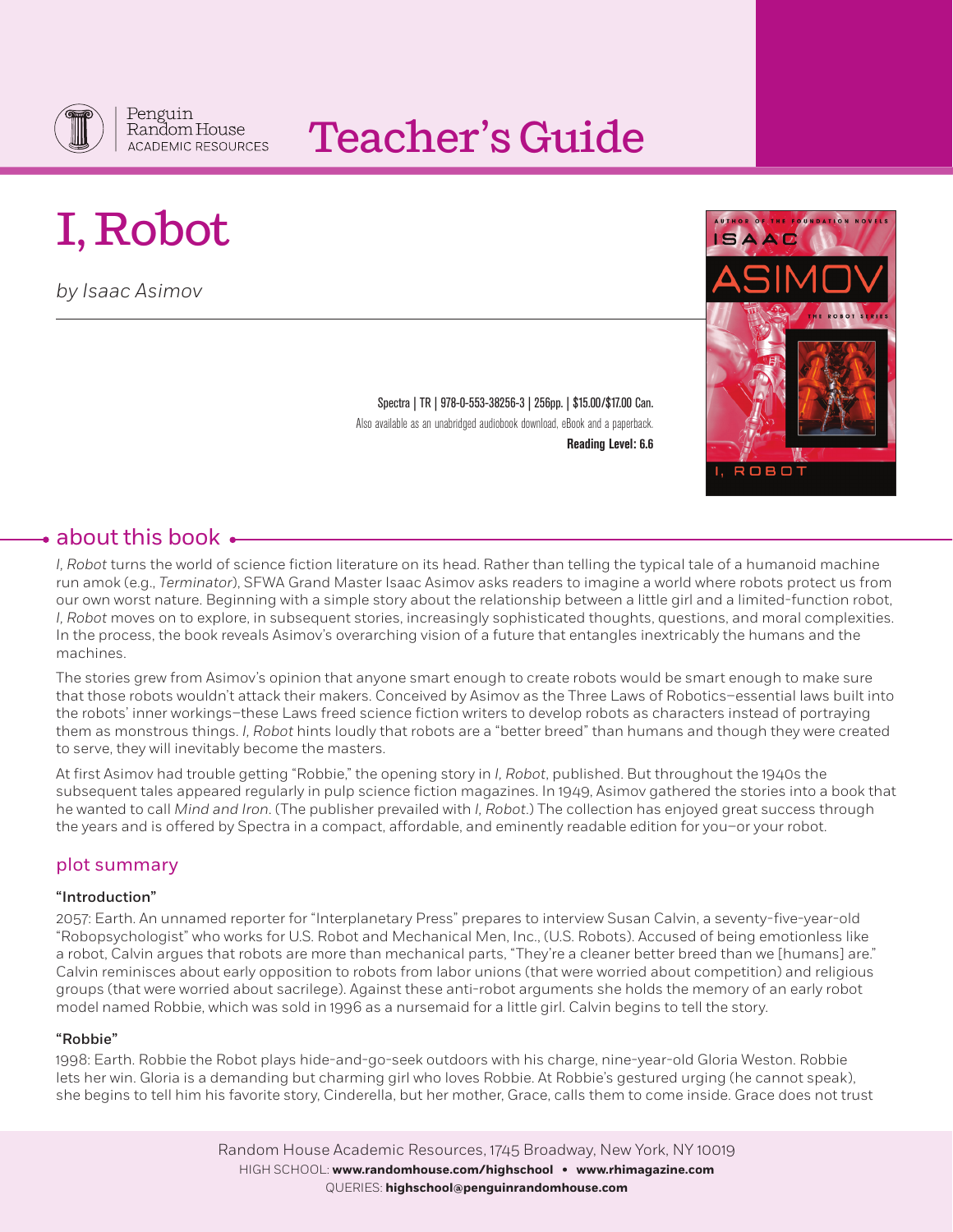#### Teacher's Guide: *I, Robot*

Robbie with her daughter and badgers her husband, George, to get rid of him until George finally gives in. Gloria is heartbroken when her parents take away Robbie. In an attempt to distract her, her parents decide to take Gloria on a trip to New York, hoping the excitement of the city will take her mind off Robbie. While in New York, they tour the U.S. Robots factory. Gloria spies Robbie, one of "the robots creating more robots." She runs toward him–right into the path of a moving tractor. Before anyone else has time to react, Robbie snatches Gloria out of harm's way. Because Robbie has saved Gloria's life, her mother grudgingly allows the robot to return to the family. At this point, the frame story (Susan Calvin talking to the reporter) resumes. Calvin tells us that robots were banned from Earth between 2003 and 2007. To ensure the company's survival, U.S. Robots started developing mining models for other planets. Calvin recalls two troubleshooters, Mike Donovan and Gregory Powell, who worked with the experimental designs in "the teens."

#### "Runaround"

2015: Mercury. Gregory Powell and Mike Donovan have sent robot SPD 13, "Speedy," on a quest for selenium, a necessary ingredient for their life support machinery. Selenium is somewhat dangerous to Speedy, and when the robot doesn't return, Powell and Donovan decide they must go retrieve him from the surface. They find Speedy circling the selenium pool and gibbering. Speedy has gone crazy because two of the fundamental laws of robotics have come into conflict. Powell ordered Speedy to get the selenium (Second Law: always obey human orders). But since Powell wasn't very insistent, the Second Law didn't quite overwhelm the Third Law (self-protection). Caught between conflicting directives, Speedy hovers around the selenium pool, not quite able to get close enough to harm himself, but not able to leave the site because he has been ordered to go to the pool. To remove Speedy's conflict, Powell walks towards Speedy, purposely going too far from safety for him to be able to return without Speedy's help. Speedy sees him, causing the First Law to kick in (do not harm or allow a human to come to harm through inaction). Speedy saves Powell and they send the robot back for the selenium, this time installing in Speedy Second Law orders firm enough to counteract any Third Law thoughts of self-preservation. Speedy returns with the selenium and the pair anticipate their next work assignment at the space stations.

#### "Reason"

2015: Space Station. QT-1 (Cutie), a new model, refuses to believe that inferior humans created superior robots. Cutie decides that an Energy Converter has created robots, and that he is its Prophet. Cutie's religion spreads to the other robots: they obey Cutie, but not Powell or Donovan. Meanwhile, a potentially dangerous electron storm is approaching. Widespread destruction on earth could occur if the storm is able to throw out of focus the energy beam sent from the station to earth. Cutie will not let Powell and Donovan make adjustments. To Cutie, humans are obsolete. Donovan and Powell try to argue with Cutie, but all their attempts fail. They then try to prove to Cutie that humans build robots by building a robot themselves. Cutie argues that the pair only assembled the robot; they did not create it. The electron storm comes and, luckily, Cutie keeps the beam focused because he believes he serves the Converter by keeping its instrumentation in balance (i.e., in focus). Powell points out that the Second Law (always obey human orders) requires Cutie to obey. No matter what robots believe to be the ultimate source of command, they will still do their duties.

#### "Catch That Rabbit"

2016: Asteroid. Donovan and Powell are sent to an asteroid to test a mining robot, DV-5 (Dave), that controls six subrobots. Dave has a problem: sometimes, for no apparent reason, the robot stops mining and starts marching his subrobots in drills. Though upset at his own behavior, Dave can't explain why he is doing this. Donovan and Powell interview a subrobot, but that is like asking a "finger" why the hand does what it does. They figure out that situations requiring personal initiative (e.g., emergencies) cause the problem. But they can't understand why because Dave always resumes his correct duties when they show up. They can't take Dave apart to test him: all the circuits are intertwined, which means that testing them in isolation won't help. They decide to create an emergency without Dave knowing and then watch what happens. They cause a cave-in on themselves, but Dave goes marching off with his subrobots, leaving them trapped. Powell then shoots one of the subrobots. Dave comes back to rescue them. Powell figured out that the six subrobots needed more command attention during an emergency, which put too much stress on "a special co-ordinating circuit." With fewer robots to attend to, Dave was able to handle emergencies. At the end of this tale the frame story resumes with Susan Calvin. The reporter asks her if a robot had ever "gone wrong" on her watch. She hesitates, but then admits that this did happen once, and launches into the story of Herbie.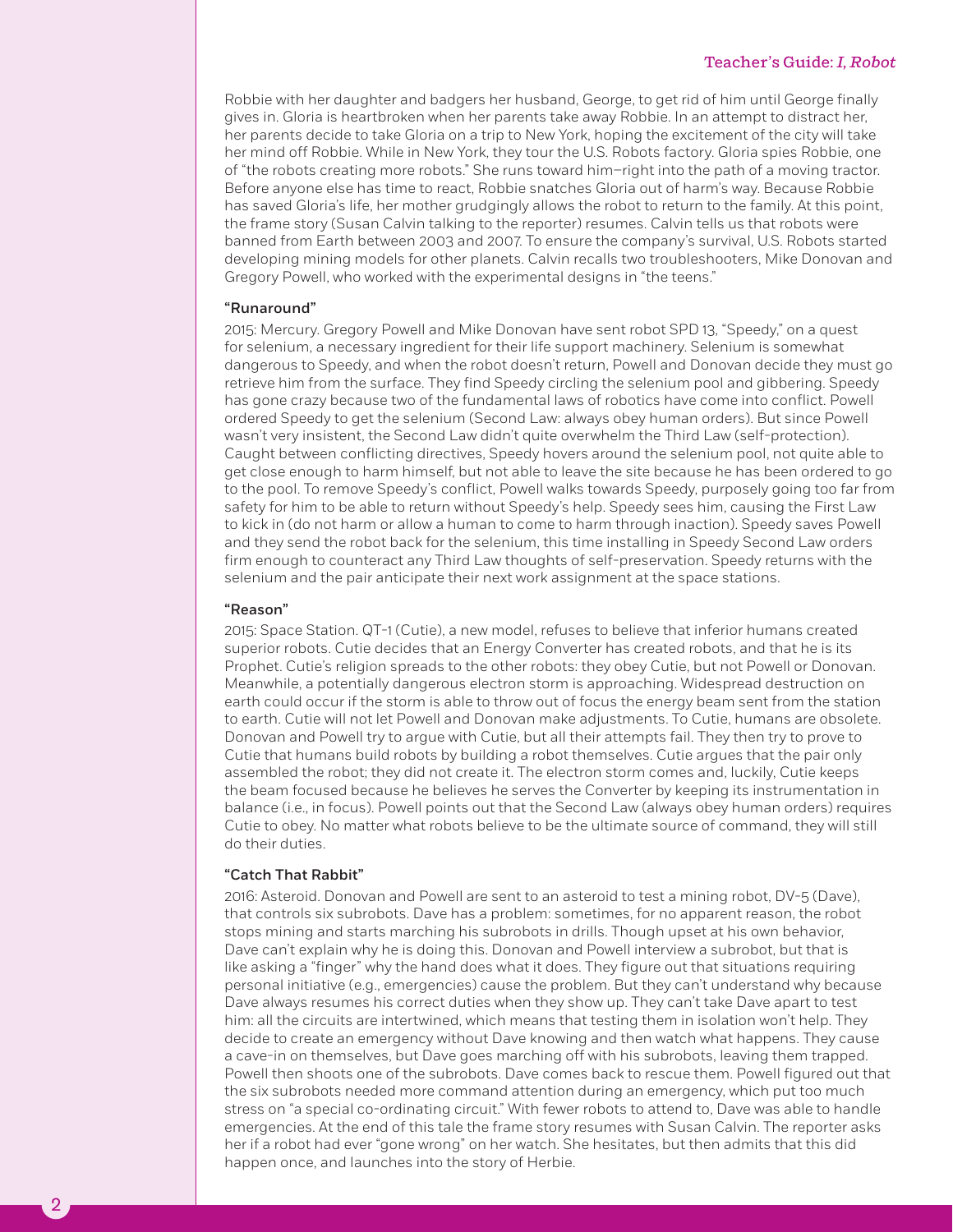#### "Liar!"

2021: Earth. U.S. Robots accidentally creates RB-34 (Herbie), a robot that can read minds. Susan Calvin, Alfred Lanning, Milton Ashe, and Peter Bogert are assigned to find out how the mind reading has changed the robot: "what harm it has done to his ordinary RB [robot] properties." Herbie has figured out that Calvin loves Ashe but does not feel worthy of being loved in return. Herbie assures her that Ashe loves her and that a woman Ashe brought to visit was only a cousin. When Bogert consults Herbie, the robot tells him that the director, Lanning, has retired and has put Bogert in charge. When Lanning questions some of Bogert's calculations, Bogert informs an incredulous Lanning that he is no longer the boss. Later, during a conversation with Ashe, Calvin finds out that the girl isn't Ashe's cousin but his fiancée. Calvin realizes that Herbie has been lying to them because it was following the First Law of Robotics (do not harm a human). By telling each person what s/he wanted to hear, the robot was trying not to hurt the humans. Calvin asks the robot what went wrong in its assembly that made it able to read minds. This throws the robot into an impossible conflict. The robot can't answer because it thinks it will make Lanning and Ashe feel bad to know that a robot figured out something that the scientists couldn't. On the other hand, it must answer because Lanning and Ashe want to know the answer (Second Law: obey human commands). Since either action will cause harm to humans, the robot collapses. The frame story resumes again with Calvin sitting behind her desk with her face "white and cold."

#### "Little Lost Rabbit"

2029: Hyper Base. Susan Calvin and Peter Bogert are called to a hyper base to identify one missing NS-S (Nestor) robot out of a fleet of sixty-three seemingly identical models. The missing robot is identical to all the others except that its positronic brain is not fully wired with the entire First Law of Robotics (against harming humans). It turns out that a worker, Gerald Black, got annoyed with the robot and told it, "Go lose yourself." Obeying the order, Nestor 10 made itself indistinguishable from other robots. To flush out Nestor 10, Calvin arranges to have all the robots see a rock drop toward a human (the rock is deflected at the last second). She measures the reaction time of the robots as they rush to protect the human, reasoning that the robot that is not wired with a complete First Law will react differently. Her reasoning is wrong: they all react the same way. She tries another strategy. She tells the robots that they will be electrocuted if they move towards the human. Calvin reasons that only the robot with a weak First Law won't move because the Third Law, self-preservation, will equal, not override, the First Law. But Nestor 10 had pointed out to the other robots earlier that if they were going to die, they wouldn't be able to save the person anyway, so it was better not to move so they could live to save someone else another day. Finally, Calvin arranges a third test to flush out Nestor 10. Only Nestor 10 can tell the difference between harmless and harmful radiation. When the Nestor robots are all told that harmful radiation will be between them and the person in danger, all but one–Nestor 10–remain seated when the rock falls. Nestor 10 moves because he can see that the radiation is not dangerous. He tries to attack Calvin because she has found him out and the Second Law (obey orders) outweighs the weak First Law (don't harm people). But because the room is bathed in gamma radiation, which kills robot brains, she survives.

#### "Escape!"

2030: Earth. A competing robot company, Consolidated Robots, asks U.S. Robots to solve a problem that fried their own "Super-Thinker." The problem is how to build a hyperspace drive for humans. Susan Calvin thinks that the reason Consolidated is having problems is because building the hyperspace drive involves harm to humans, it brings the First Law (do not harm humans) and Second Law (obey human orders) into conflict. U.S. Robot's own super-thinker, "The Brain," however, is equipped with a personality. Calvin thinks that The Brain will be able to handle the dilemma because having a personality–emotional circuitry–makes it more "resilient." But when the scientists feed the problem to The Brain, it doesn't even acknowledge the existence of a problem, and promises to build the ship. The story jumps ahead to Powell and Donovan inspecting the ship two months later. While inside, the ship takes off and as the ship makes an interstellar jump, each man has a near-death experience. The men return from beyond the galaxy and Calvin learns that, during their time in hyperspace, the two were technically dead (matter turns to energy at light speed). Why was The Brain able to build the ship if it caused human death? It turns out that Calvin had adjusted The Brain's controls to play down the significance of death for the robot. Since death on the ship was temporary, The Brain, unlike Consolidated's "Super Thinker," was able to ignore the harm aspect (First Law) of the order and build the ship (Second Law).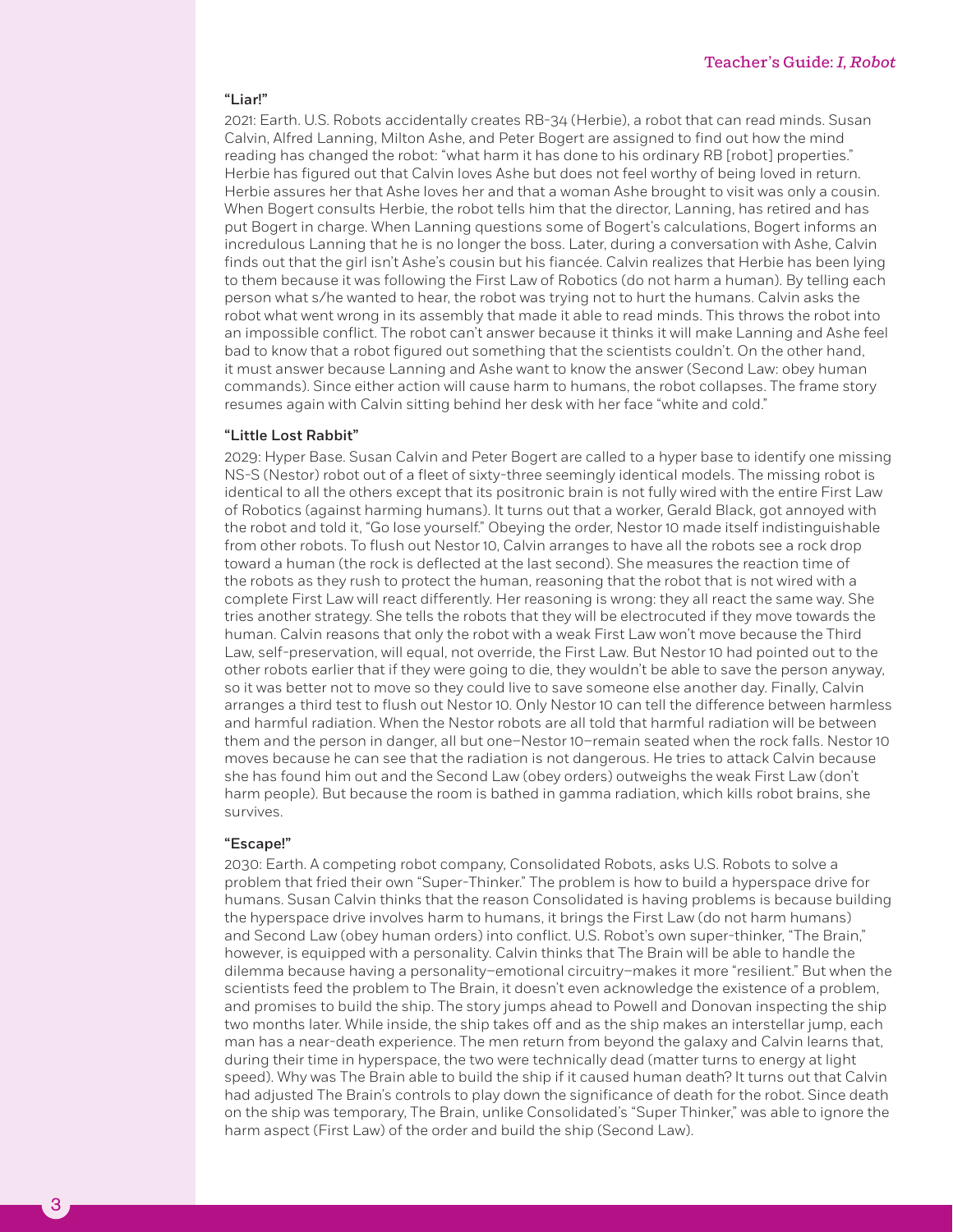#### "Evidence"

2032. In the frame story, Calvin discusses how earth's political structure changed from individual nations to large "regions." She recalls a man, Stephen Byerly, who ran for a mayoralty of one of the regions. The story begins with Francis Quinn, a politician, trying to convince Lanning, Director of U.S. Robots, to keep Byerly from political office because Byerly is a robot. Byerly denies this, but lets Quinn base his campaign on testing whether or not he is a robot. Byerly returns home and tells John, an old, crippled man who lives with him and who he calls "teacher," about Quinn's strategy. Once informed that Byerly might be a robot, Fundamentalists begin huge protests outside Byerly's home. He goes outside to talk to them and a man challenges Byerly to hit him. Byerly obliges and Calvin pronounces him a human, because the First Law (do not harm a human) would have stopped him if he were a robot. Later, Calvin reveals to Byerly that she suspects that he really is a robot. She recalls that a biophysicist named Byerly was horribly crippled in an accident. Calvin theorizes that the real Byerly is actually the old cripple, "John," and that he built a new body around a positronic brain he'd acquired. Byerly doesn't confess but does admit that he spread the rumor that if he were really a robot, he couldn't hit a human being. Calvin suggests to him that the human Byerly hit wasn't really a human, but another robot, which let him avoid any conflict with the First Law. She admits later that she doesn't know whether or not he really was human.

#### "The Evitable Conflict"

2052: Earth. Earlier parts of the frame story give hints that Robots have evolved into dominating influences in human life as "Machines." These Machines are vast systems of calculating circuits that maintain the human economy to minimize the harm that humans cause themselves. Earth has "no unemployment, no overproduction or shortages. Waste and famine are words in history books. And so the question of ownership of the means of production becomes obsolescent." Byerly, now "World Co-ordinator," worries because production is not precise, which means that the machines may be malfunctioning. Byerly interviews the Vice-Coordinators for each of Earth's four regions (Eastern, Tropic, European, and Northern) but each one tries to downplay the production problems. Byerly guesses that behind it all is the "Society for Humanity," a small group of powerful men "who feel themselves strong enough to decide for themselves what is best for them, and not just to be told [by robots] what is best for others." But Calvin assures Byerly that the Machines allow the Society's plots so that it will create just enough turmoil to destroy itself. Given that even the cleverest attempts to overthrow the Machines only result in more data for the Machines to consider, large-scale disruptions (wars, economic turmoil, etc.) will be avoidable–evitable. "Only the Machines, from now on, are inevitable!"

## $\bullet$  about this author

4

#### Isaac Asimov (January 2, 1920–April 6, 1992)

Isaac Asimov was born in Russia but his family moved to New York when he was three years old. A self-proclaimed "child prodigy," he could read before first grade and had an almost perfect memory. Asimov credits his early intellectual development to public libraries: "My real education, the superstructure, the details, the true architecture, I got out of the public library. For an impoverished child . . . the library was the open door to wonder and achievement."

Asimov became fascinated with pulp science fiction magazines and by age eleven he began to write, imitating them in subject matter and style. By eighteen, he had sold his first story, and by twenty-one he had published "Robbie"—the first tale in the series gathered here—after several rejections. Over the next few years, he continued to test the Three Laws of Robotics in a series of robot stories.

In 1941, inspired by Gibbon's *Decline and Fall of the Roman Empire*, Asimov imagined writing about the rise and fall of future civilizations as if he were a historian looking back. He called such writing future-historical. The first story, "Foundation," grew into a series that rivaled his robot stories for fame and influence. By 1949, the two series (and other writings), had cemented Asimov's reputation as one of "The Big Three," along with groundbreaking science fiction authors Arthur C. Clarke and Robert Heinlein.

Even with early success, Asimov could not afford to be a full time writer until 1958. Meanwhile, he continued to write while obtaining his B.S. in 1939, M.A. in 1941, and Ph.D. in 1948 from Columbia University in the field of Chemistry. He taught at Boston University from 1949 to 1958 and remained a faculty member throughout his life.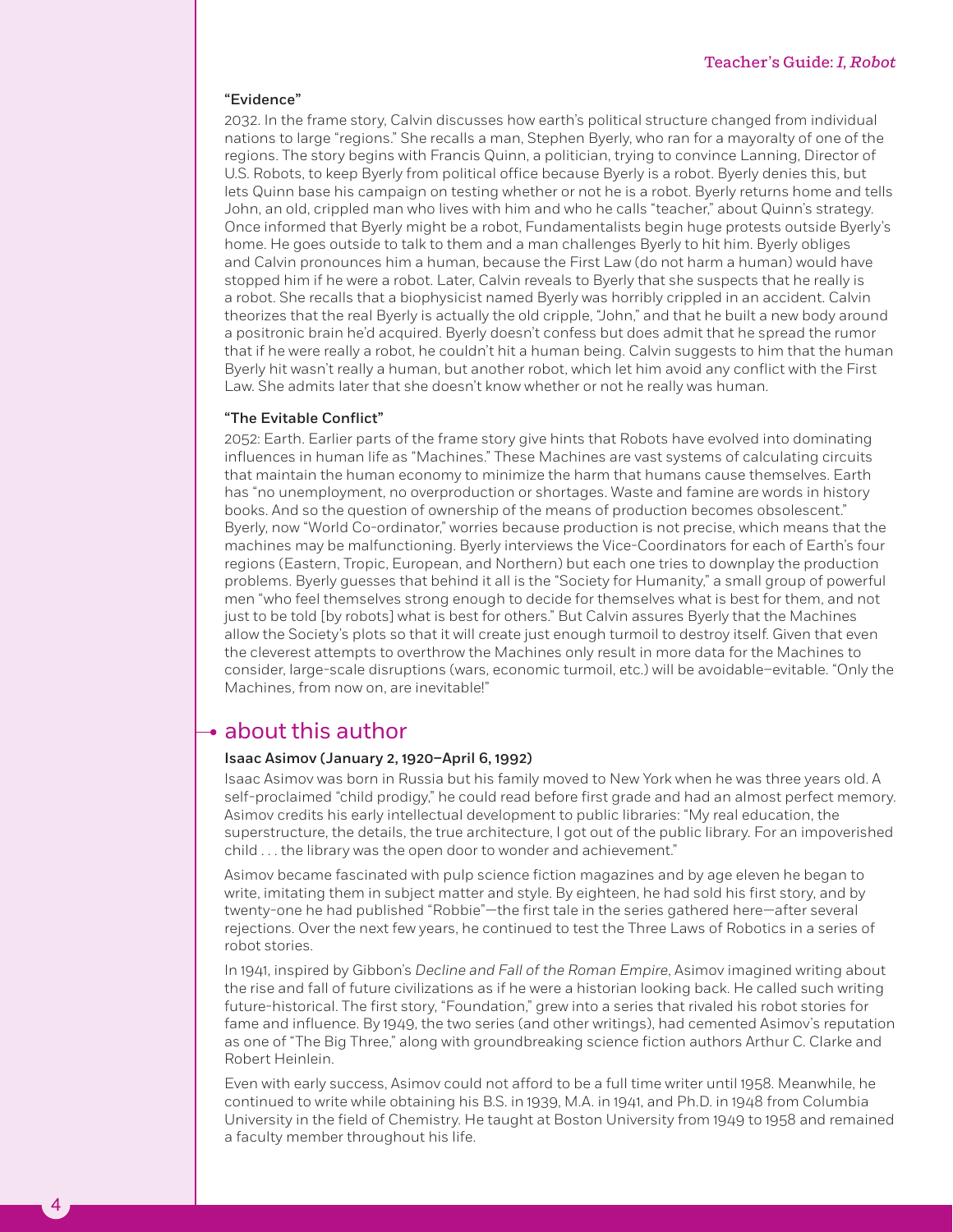This "science" part of Asimov's science fiction shows in his early commitment to make the science in his stories realistic (or at least plausible). In addition, throughout the 1960s and 1970s he primarily wrote non-fiction science works that covered a dazzling number of subjects including Astronomy, Earth Sciences, Physics, and Biology, among others.

Calling Asimov a prolific writer would be an understatement. Through the years he tried his hands at literary criticism (from Shakespeare to Gilbert and Sullivan), humor (mainly limericks), children's literature, autobiography, and editing. In addition, he managed to find time to write histories of Europe, North America, Greece, Egypt, England, and Earth. He wrote more than 1,600 essays and published at least 450 books. Famously, Asimov had at least one book published in each of the ten major Dewey Decimal library classifications. As he said in an interview, "I wrote everything I could think of."

Asimov won every major science fiction award during his life. He won seven Hugo awards, the first in 1963 and the last in 1995. He was also honored with two Nebula awards. In 1986, the Science Fiction Writers Association named him a Grand Master and eleven years later he was inducted into the Science Fiction and Fantasy Hall of Fame.

Asimov died in 1992 but his work lives on through new generations of readers, writers, and scientists. Rather than being outdated, his writing has proved prophetic. Reading his stories about robots in 1950, we would have thought that his reach exceeded his grasp. As advances in robotics and brain imaging have brought the idea of a human-like robot closer, we recognize that the day may come when we just might see Robbie tending to our own children.

## $\rightarrow$  discussion and writing

- 1 Why are there no female robots in the stories?
- 2 The two groups consistently opposed to robots are labor unions and religious fundamentalists. Why did Asimov single out these groups to be threatened by robots? What do the groups share that makes them hostile towards robots? What other groups might not welcome robots into our world? Why? What groups would be happiest to see robots develop? Why?
- 3 What do Mike Donovan and Gregory Powell look like? Without letting them look at their books, have your students describe the two in as much detail as possible. What color are their eyes? How tall is each one? What race are they? Then ask your students to prove their descriptions from citations in the book. Asimov gives only one physical detail about the two (in "Catch That Rabbit"): Donovan has red hair.
- 4 In teams or individually, have your students check Asimov's science. For example, when he claims that sound can't travel on an airless asteroid ("Catch That Rabbit"), is he right? Why or why not? You can adjust this topic to your students' level. For more exotic questions, they may try to figure out how fooling around with hyperspace might blow a hole in "the normal spacetime fabric" ("Little Lost Robot").
- 5 Why does Robbie always want Gloria to tell him the story of Cinderella? If Robbie is a modern Cinderella, who are the wicked stepsisters, the fairy godmother, and the prince?
- 6 Early in "Liar!" RB-34 says that fiction helps him understand people better than science does. For him, "Science is just a mass of data plastered together by make-shift theory." In what ways do your students agree with RB-34? How can a novel tell you more about humans than an anthropological textbook, or physics? What facts do novels leave out that science books include?
- 7 Asimov tended to be a pessimist about humanity. Late in life, he allowed the possibility that humans might improve in the future. "But still," he said, "people tend to do things that harm Humanity." Do your students agree or disagree with Asimov's pessimism? Why or why not? What, for Asimov, makes robots "a better breed" than us? What, for your students, makes us a better breed than robots?
- 8 The stories often use scientific-sounding terms without explanation (e.g., "hyper-imaginary," "Mitchell Translation Equation," "positronic brain," "hyperatomic travel," "Planar reactions," "etheric physics," etc.). Have your students pick a few of them and invent stories–consistent with their context in *I, Robot*–that explain what these terms are and how they work.
- 9 Why do robots call humans "master" while humans generically refer to the robots as "boy"?
- 10 In "Evidence," Asimov writes that "the three Laws of Robotics" are the essential guiding principles of a good many of the world's ethical systems." First, lead your class in a discussion of the concept of an ethical system. What is it? Can your students identify some? Then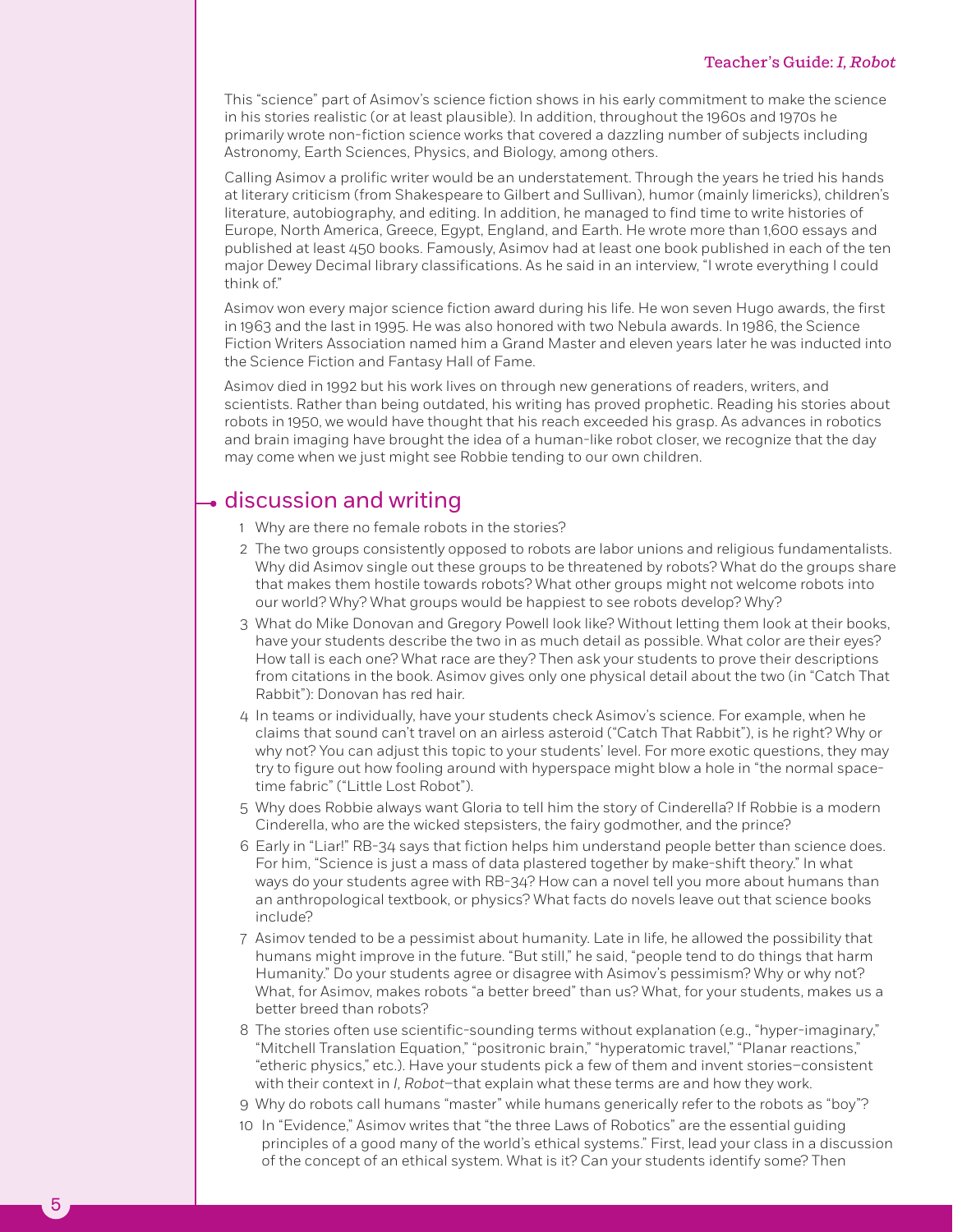encourage your students to find out how many of the three Laws are represented in the systems they have identified, and in what order. Does the U.S. legal system, for example, require obedience over self-preservation? If so, why? If not, why not?

- 11. Through the 1940s, Asimov published each story in *I, Robot* as an individual story. In 1950, he collected the stories and published them together as a book. What clues can your students find in the book that show that the stories have been joined together? Where are the seams? What techniques did Asimov use to make the stories seem like one whole book? Where does this reweaving work well? Poorly? Why does it work in some places but not others?
- 12. This book begins with a story about a robot that is dominated by a little child ("Robbie!") and ends with a story in which robots control every facet of human life ("The Evitable Conflict"). How likely do your students find a situation where humans would give up control of their worlds to machines? Would we give up the ability to own things? To determine our own movements? To what degree do they think we already have? What signs are there that our lives already have become controlled by machines? That we control our machines?
- 13. Asimov admits in his Memoir that, in his early writing, he was most comfortable with European-American characters. What signs of discomfort can your students detect when he writes non-European characters like Ching Hso-lin or Lincoln Ngoma ("The Evitable Conflict")? Put another way, would Asimov have written any differently if Hso-lin (or others) had been Powell or Donovan? For example, would he have noted that Powell spoke in "precise English" as with Hso-lin, or that Donovan's English was "colloquial and mouth-filling," as with Ngoma?
- 14. Although most readers focus on the Three Laws of Robotics as the animating principle for the robot stories, there is another factor at work: emotional attachment. Asimov said, "Back in 1939, I realized robots were lovable." What is lovable about the various robots in the stories? Which one was the most lovable? Why? Which was least lovable? Why? How does Asimov manage to make a hunk of metal lovable (or unlovable)?
- 15. How would the collection have changed if it were titled *Mind and Iron* (as Asimov wanted to call it originally)? What does the title, *I, Robot*, communicate that the title, *Mind and Iron*, doesn't? Similarly, how would the first story change if it were titled "Strange Playfellow" instead of "Robbie?" What does strange playfellow setup that Robbie doesn't? Come up with other titles that Asimov might have considered for the individual stories and the whole collection.
- 16. *I, Robot* has been turned into a major motion picture starring Will Smith. How does the movie compare with your book-reading experience? What do you think of the adjustments made and liberties taken when converting this collection of stories to one seamless film adaptation?

## suggested activities

- 1. Have your students invent their own philosophical puzzle involving the Three Laws of Robotics using Asimov's human characters, but new robots. They might, for example, imagine a story where Powell and Donovan meet *Star Wars* character R2-D2 who is pulled in three directions by an order to destroy himself, the knowledge that destroying himself will kill a human, and the knowledge that not destroying himself will kill another human.
- 2. Asimov was deathly afraid of flying, but many of his stories involve flight across the earth to other planets and to distant galaxies. Have your students choose something they fear, and encourage them to write a science fiction story that involves that fear indirectly. For example, if someone is afraid of heights, s/he might write about a society that lives in the treetops. If someone is afraid of spiders, s/he might write about a society based on the pattern of a spider's web. After they write the story, have them consider how fear factored into their composition. Did they tend to write less about what they were afraid of? More? Did they write about their fear less directly? Return to Asimov's stories and see if you can identify the marks of fear when he writes about flight. (He was also afraid of other things that they might look for in a biography, or his memoir.)
- 3. Let your students pick a story by another author that involves robots and compare it to Asimov's. What similar concerns do they have? How human are the robots? What contrasts do they find between themes that interest Asimov and the other author?
- 4. What role do machines play in our lives today? Have your students keep a journal that lists every machine that helps them live their lives. A list might start, for example, with the alarm